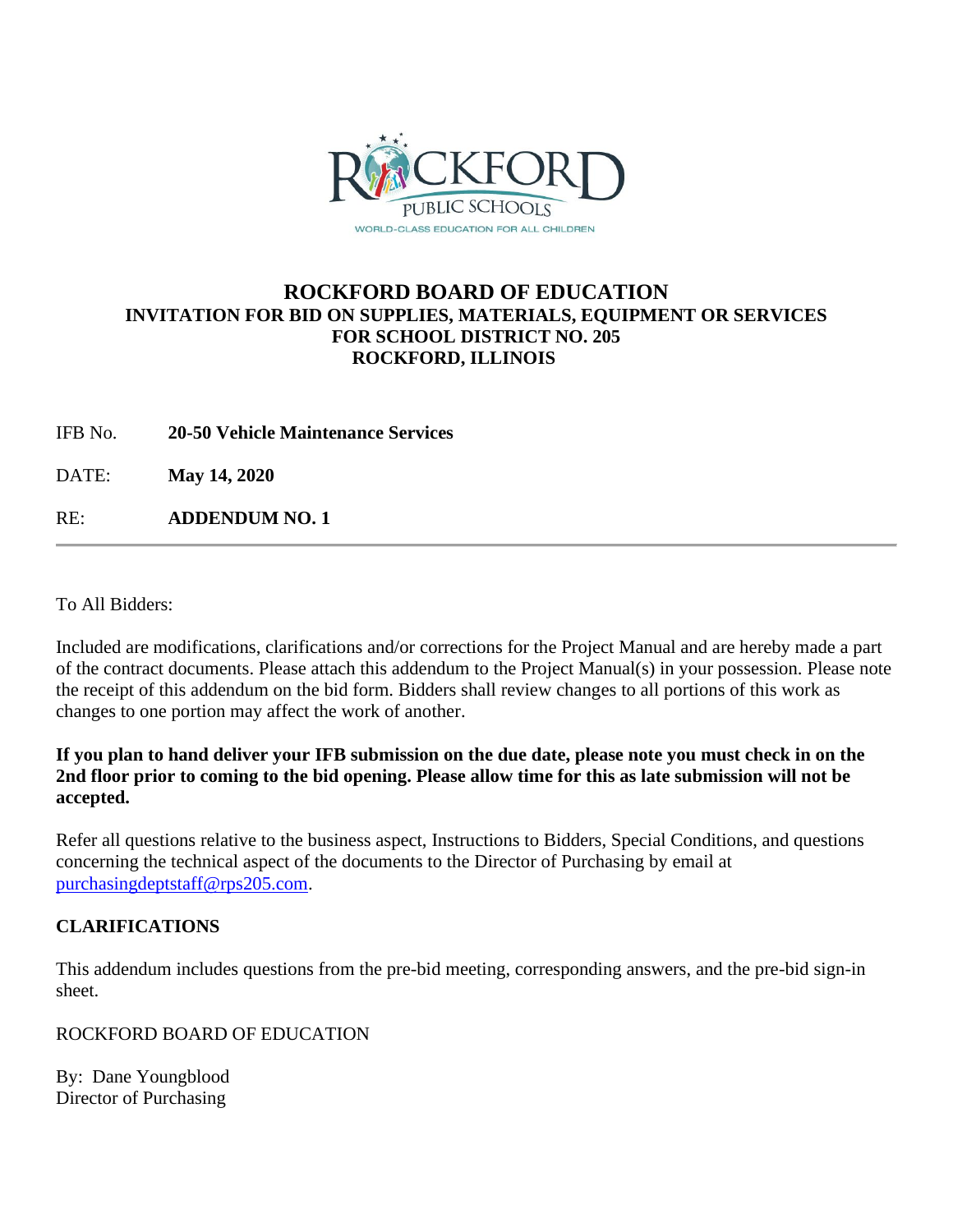#### **CLARIFICATIONS**

Below are questions from the mandatory pre-bid meeting and corresponding answers.

- 1. Is there a list of District vehicles to be serviced?
	- a. Section 2.3.3 of the specifications states "the size and resources of the service center must be sufficient to service a 5 ton dump tuck and a 50' boom truck. The majority of the RPS fleet consists of medium duty trucks and vans.
- 2. Will service center location factor into the evaluation of bids or is it cost alone?
	- a. Cost will be the main evaluation criteria, however, section 5.1.4 of the specifications states "[Bidder must] respond within one (1) hour to any emergency work request except where regulations mandate wait or notification periods."
	- b. Section 10.2 of the specifications is replaced with the following language:

10.2 Note: The bid will be evaluated by the Grand Total (item 5.4 on the Bid Offer Form) which is the sum of: Weighted Repair & Maintenance Total Cost (item 5.1), Annual Maintenance Bundle Discount Percentage Total (item 5.2), Weighted Vehicle Transport Total Cost (item 5.3).